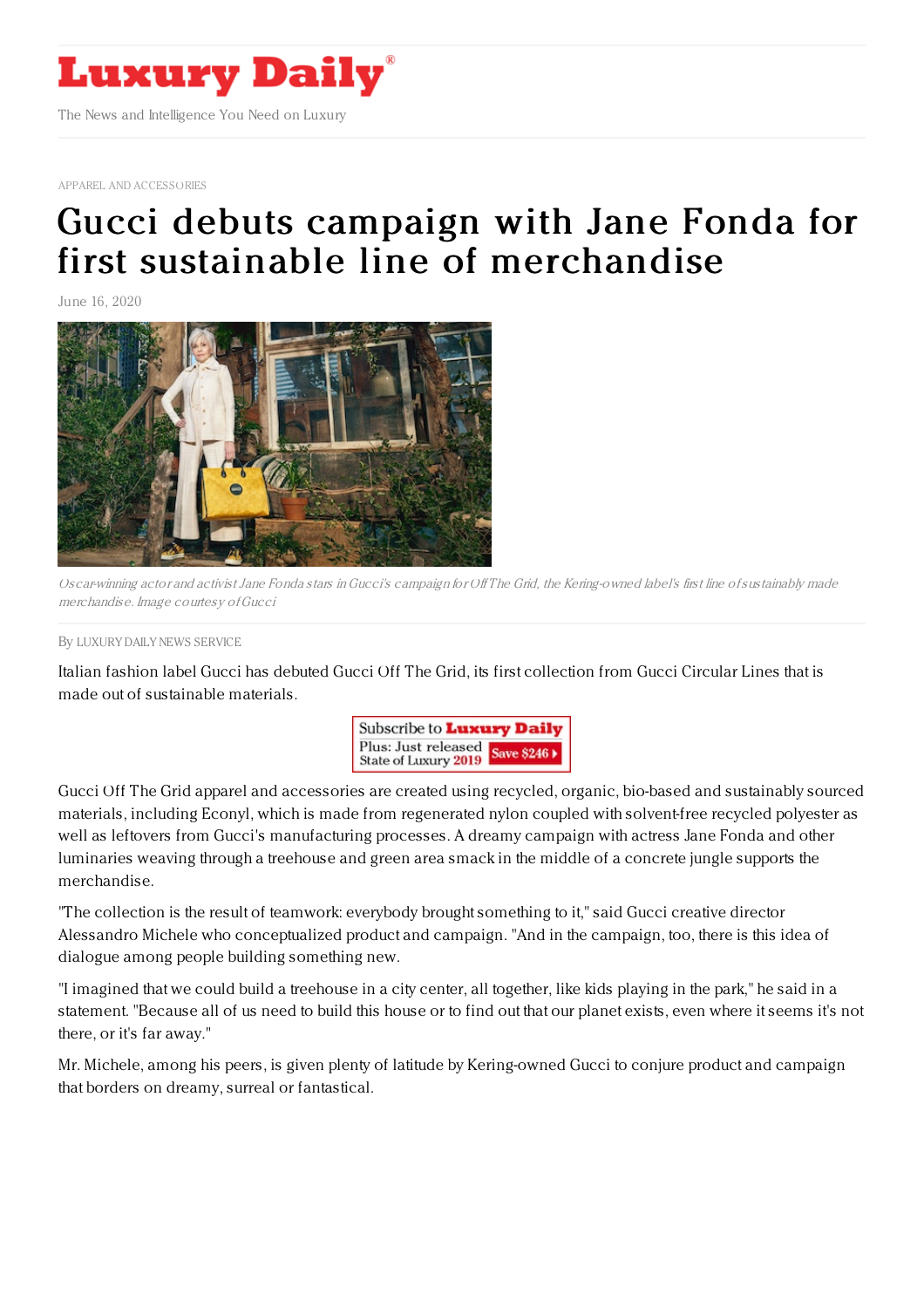

Rapper Lil Nas X in the Gucci Off The Grid campaign. Image courtesy of Gucci

## Wild idea

The capsule [collection](https://www.gucci.com/us/en/) comprises genderless luggage, accessories, footwear and ready-to-wear.

The Gucci Off The Grid collection comes with dedicated FSC-certified packaging that includes a card displaying a Gucci logo with information about the products and the story behind the sustainability project.

Photographer and director Harmony Korine photographed and shot the campaign. It feature a cast of city dwellers who have taken up residence in a rustic treehouse, erected in the heart of a towering concrete and glass modern metropolis.

The contrast between the small-scale, crudely assembled wooden structure, with its greenery and unfinished planks, and the slick, soaring skyscrapers that dwarf it, makes for whimsical images where the metropolitan explorers look like they are making a modest stand for the future of humankind, as put by Gucci.

"Of course, the treehouse and the simple way of life it represents becomes a powerful metaphor for the desire to escape conventional life and enjoy the experience of living more off the grid," Gucci said.

Shot in Los Angeles prior to the COVID-19 coronavirus outbreak, the campaign includes Ms. Fonda, guitarist, singersongwriter Miyavi, environmentalist and explorer David de Rothschild, rapper Lil Nas X, and singer King Princess.

The campaign runs on the Gucci ArtWalls worldwide in Milan's Largo la Foppa, in the district of Corso Garibaldi; just off East London's famous Brick Lane; Shanghai's Fengsheng Li, Jingan district; and Lafayette Street, in Manhattan's trendy SoHo neighborhood; Hong Kong's D'Aguilar Street, Lan Kwai Fong; and Yongkang Street, Da'an District, Taipei.

Visitors to a special section on the Gucci App can challenge themselves to a themed quiz, responding to questions about the collection and its circular production process.

Indeed, taking inspiration from the campaign's concept, players can build their own city tree house virtually by correctly answering questions, and eventually unlock dedicated wallpaper to share on social media.

"Sustainability at all levels involves fostering respect: respect for the people we share our planet with as well as for the environment," Gucci said.

"If we lighten our environmental footprint we can explore the world with greater freedom the freedom to follow our dreams, with curiosity, openness and joy."

Gucci Off The Grid campaign

#GucciOffTheGrid Creative director: Alessandro Michele Art director: Christopher Simmonds Photographer/director: Harmony Korine Talent: Jane Fonda, Lil Nas X, King Princess, Miyavi, David de Rothschild Makeup: Thomas de Kluyver